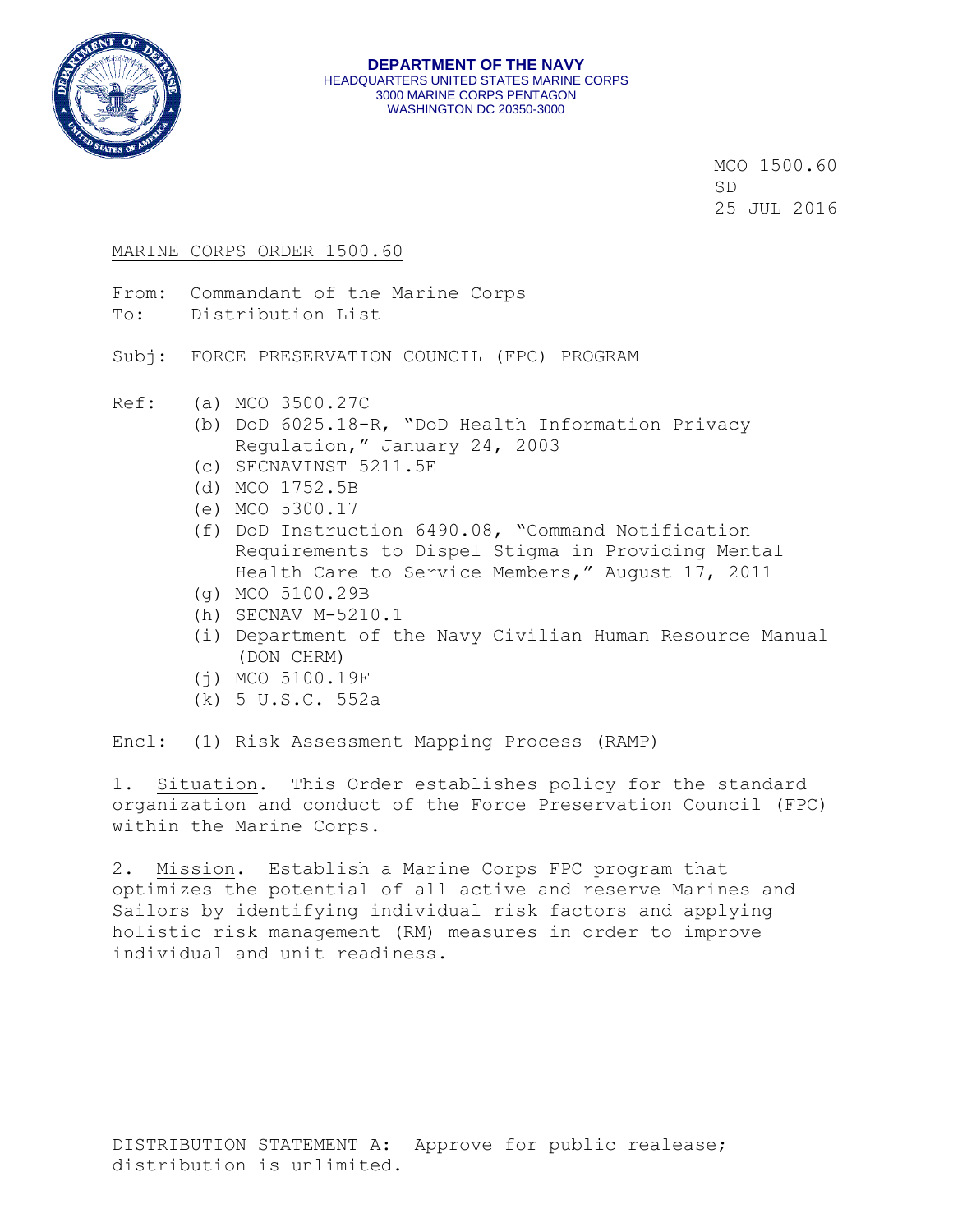# 3. Execution

### a. Commander's Intent and Concept of Operations

# (1) Commander's Intent

 (a) The FPC shall be guided by the Marine Corps leadership principal "know your Marines and lookout for their welfare" and is intended to increase unit readiness by optimizing the potential of every Marine and Sailor through risk assessment and mitigation.

 (b) Human factors are frequently found to have played a part in a tragedy or adverse event. Leaders, special staff, peers, and subordinates are often aware of isolated events, but sometimes are not aware of the whole picture. Continuous, proactive involvement by leadership at all levels is essential to identify and mitigate the stressors that affect the daily lives and performance of Marines and Sailors.

 (c) FPCs are conducted as prescribed to provide the commander a better understanding of the overall well-being of unit personnel and to recommend risk mitigation measures as appropriate.

# (2) Concept of Operations

 (a) Commanders and Officers-in-Charge (OIC) shall have a clear, formalized FPC process to consider every member of the command and identify those Marines and Sailors requiring additional resources, risk mitigation plans and/or additional mentoring. Enclosure (1) provides a best practice tool to help Commanders and OICs evaluate individual Marines.

 (b) Commanders and OICs have the latitude to tailor the specific construct of their FPC to their unit size, structure, location, geographic dispersion and mission as long as every Service member is individually evaluated.

 (c) Use engaged leadership and RM guidance per reference (a) to recognize and intervene early when stressors and potentially risky behaviors first develop in Service members in order to interrupt the chain of events that can lead to an adverse outcome. The objective is an in-depth knowledge of personnel that subsequently informs if, when, and how additional support and resources are provided.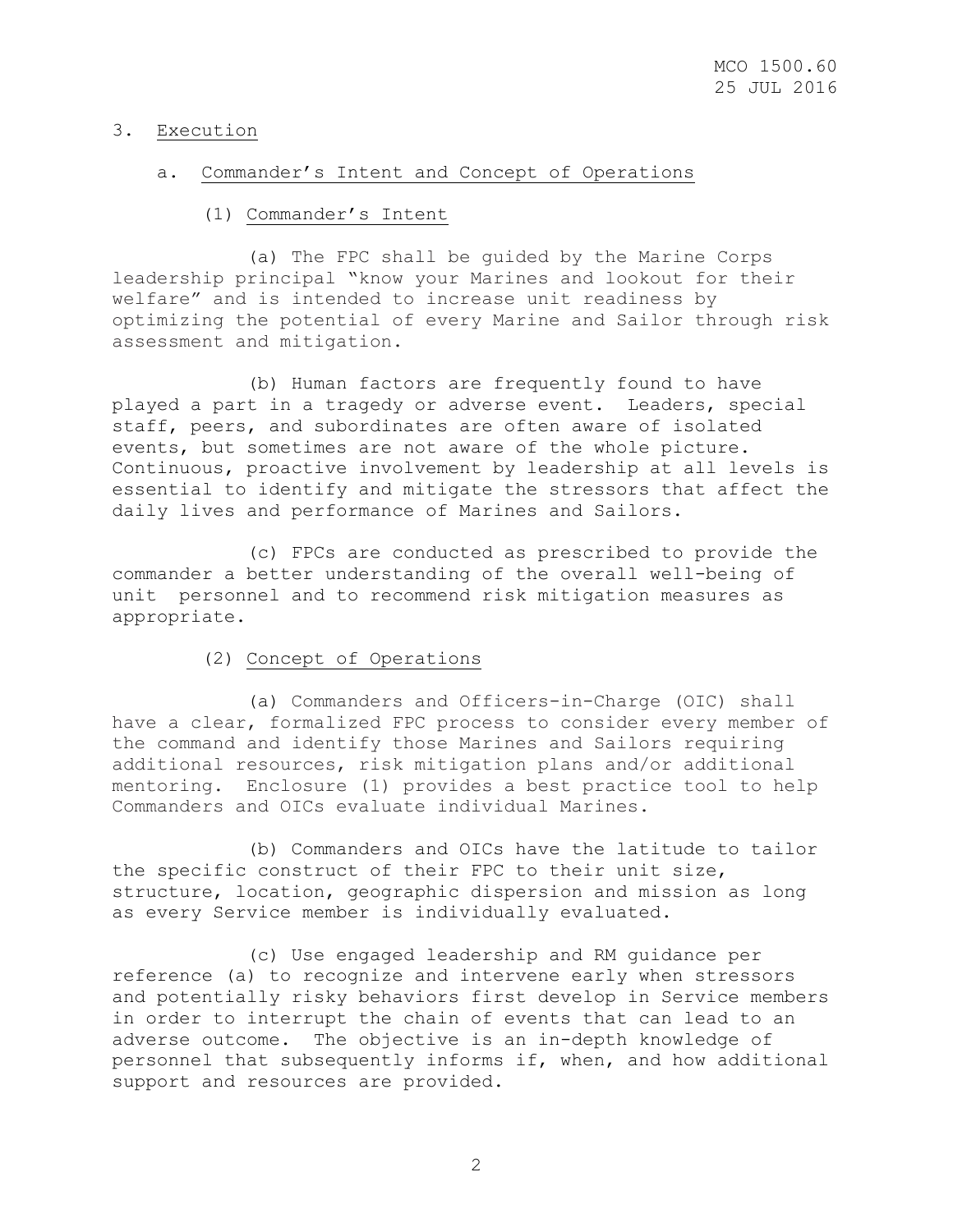MCO 1500.60 25 JUL 2016

 (d) Commanders shall ensure compliance with protected health information (PHI) and personally identifiable information (PII) disclosure standards set forth in references (b) through (f) in the conduct of all FPC meetings and activities. The PHI of Service members is only disclosed to, or used by, military commanders when explicitly permitted by law and current Departmental directives. Reference (b) provides guidance on uses and disclosures of PHI for armed forces personnel. Additionally, enclosure (2) of reference (f) lists the appropriate occasions for provider disclosure of mental health-related PHI to commanders. Such information lawfully disclosed to a commander shall be disclosed only to FPC members who have a valid need-to-know to carry out official duties in relation to operational and risk management decisions and who are designated, in writing, to receive this information.

 b. Subordinate Element Missions. FPCs shall be conducted on a monthly basis for the active component and not less than semi-annually for the reserve component.

 (1) Deputy Commandant for Manpower and Reserve Affairs (DC M&RA). Update Marine and Family Programs and policies to reflect the role of the FPC process. Support FPC information technology initiatives and resources concerning personnel records and documentation.

 (2) Inspector General of the Marine Corps (IGMC) and all Commanding Generals. Ensure commands comply with the execution of this Order.

 (3) Director, Commandant of the Marine Corps Safety Division (CMC SD). CMC SD is established as the office of primary responsibility for this Order and is responsible for coordinating its implementation, evaluation and the incorporation of recommendations from Marine Corps activities and organizations.

# (4) Headquarters Marine Corps (HQMC) Departments, Divisions, and Staff Agencies

 (a) Deputy commandants, directors, supervisors and branch heads will discuss uniformed staff personnel in accordance with paragraph 3 (a), subparagraph 2, concept of operations.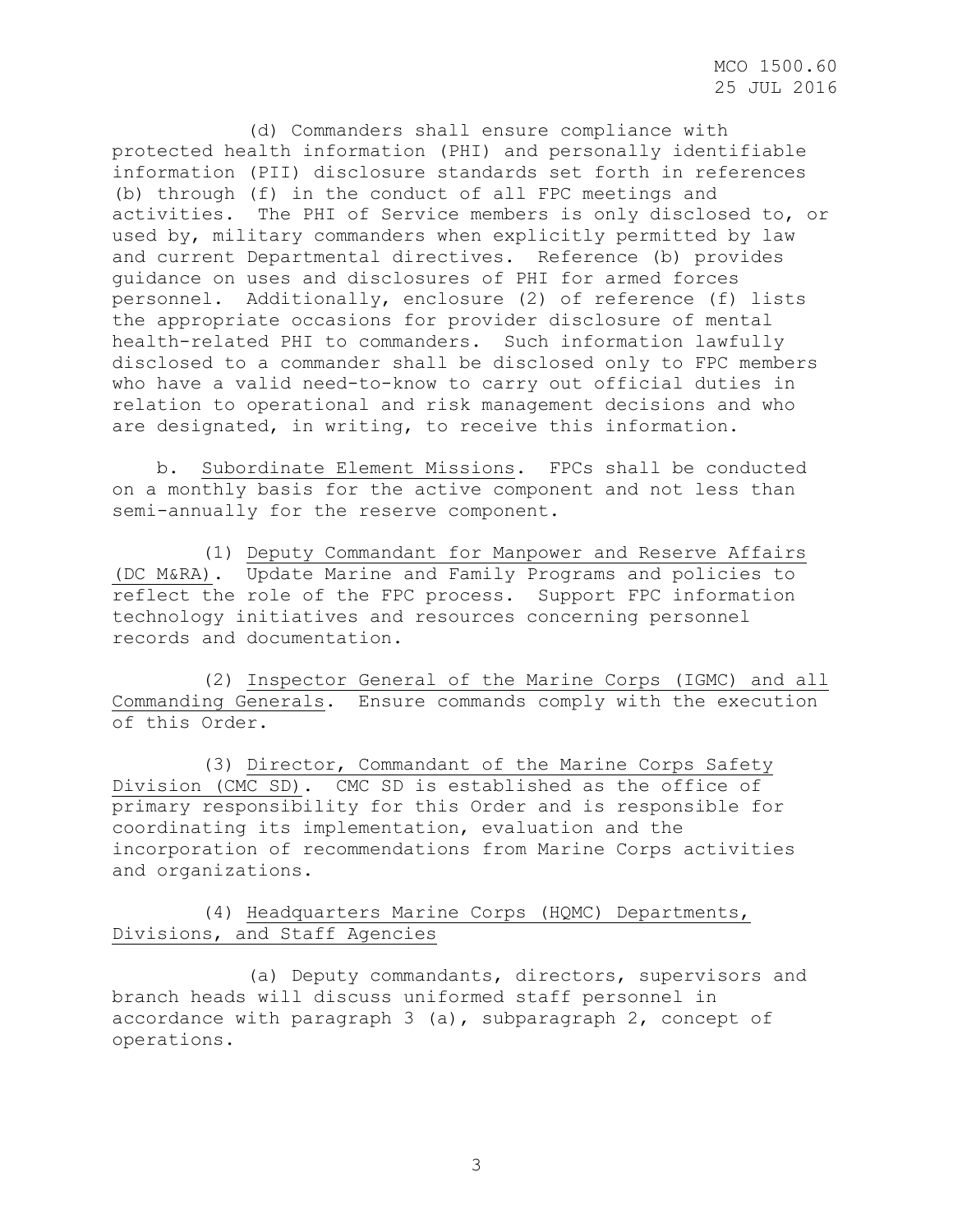MCO 1500.60 25 JUL 2016

 (b) At a minimum, council membership will consist of the immediate supervisor and the director, deputy, or branch head.

 (c) For Marines and Sailors being transferred, ensure the Commanding Officer or OIC of the gaining unit is provided the necessary and relevant force preservation information. It is the responsibility of the losing command to pass the relevant FPC information. However, gaining commands are encouraged to contact the losing command for information. Use of approved resource technology tools may assist in this effort.

 (d) The FPC process will be codified in a policy letter or Standard Operating Procedure (SOP) that is available to all assigned Service members.

 (e) Enclosure (1) provides best practices that may be used as appropriate.

### (5) Commanders and Officers-in-Charge

 (a) Establish an FPC process that incorporates a thorough review of risk factors for each individual Marine and Sailor and, when appropriate, implements holistic RM measures in order to increase unit readiness by optimizing each individual's potential. The established FPC process shall meet all elements described in paragraph 3 (a), sub paragraph 2, concept of operations and will ensure appropriate Marine and family programs are used to assist the FPC.

 (b) For Marines and Sailors being transferred, the losing command shall ensure the gaining command is provided the necessary and relevant force preservation information. While the losing command is required to pass the relevant FPC information, gaining commands are encouraged to contact the losing command. Use of approved resource technology tools may assist in this effort.

 (c) Codify the unit's FPC process in a written policy letter or SOP that is available to all assigned Service Members.

 (d) Enclosure (1) provides best practices that may be used at the commander's discretion.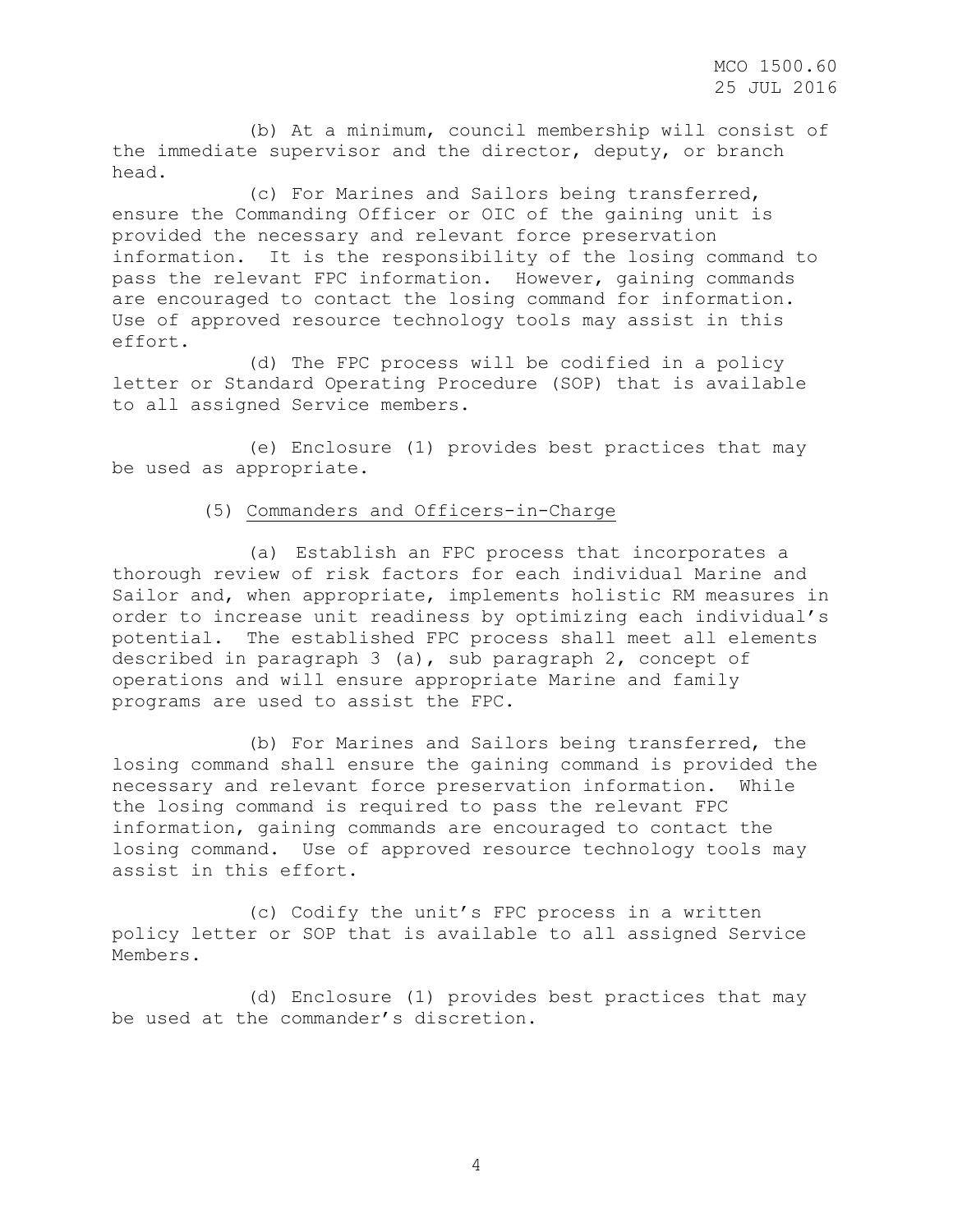(6) Service Members. Co-workers or fellow Service members have a responsibility to identify and make aware to the chain of command any stressors or potentially moderate or highrisk behavior of a fellow Service member.

#### c. Coordinating Instructions

 (1) Commanding officers or other persons designated in writing by the commanding officer may receive protected health information, in accordance with reference (b), for the purposes of determining the impact of the Service member's health status on the command's readiness and military mission.

 (2) Subject Matter Expert (SME) support on the FPC process is available via the chain of command from the CMC SD. The scope of SME participation may be limited due to the existence of confidentiality and/or privileged information regarding Service members.

 (3) Commands with effective programs should contact CMC SD via the chain of command with their ideas, suggestions and best practices. Additional support is available from the Marine and Family Programs Division, M&RA, via the chain of command.

 (4) Human Factors Councils (HFC), required in aviation units, are an independent process established specifically by and for the aviation community. The FPC process is not intended to replace or interfere with the HFCs. Commands have the latitude to tailor the FPC process to be mutually supportive with the HFC, as long as the requirements and intent of both are met.

#### 4. Administration and Logistics

 a. Per reference (g), completion of FPCs will be reported quarterly via the Warrior Preservation Status Report (WPSR) to the Director, SD via the chain of command. The intent is to capture the date of completion, not findings, on the WPSR.

 b. Information generated from the FPC is for the commanding officer's use and for the purpose of force preservation and risk mitigation. It shall be kept in confidence and shall not be used for disciplinary action. Commanding officers may assign a record keeper to record the proceedings of the FPC.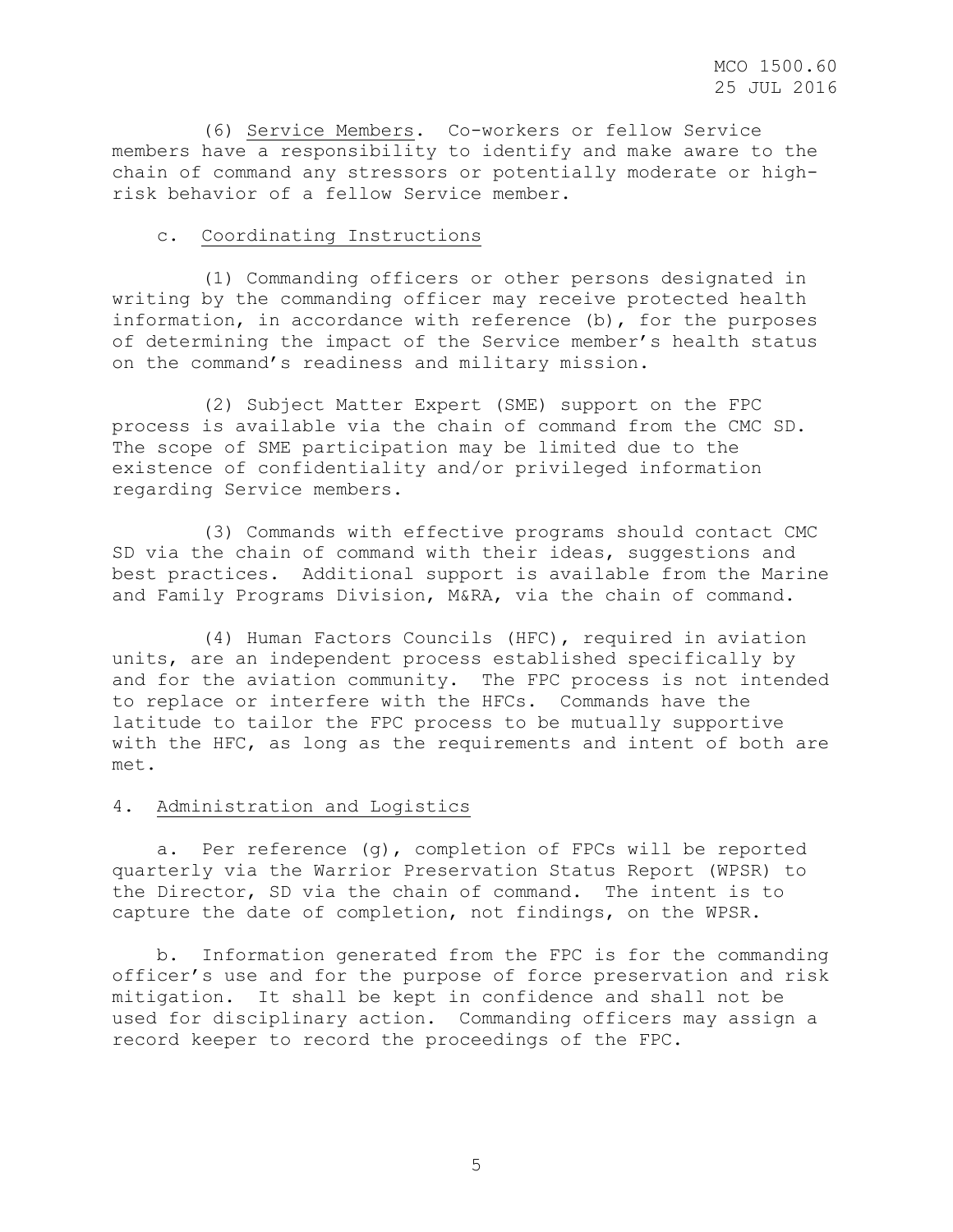c. FPC minutes or memo and the unit or command FPC policy are IGMC inspection items. The minutes or memo shall only provide the date convened, location of FPC, and FPC attendance. These records shall be retained for three years.

 d. Records created as a result of this Order shall be managed according to National Archives and Records Administration approved dispositions per reference (h) to ensure proper maintenance, accessibility, and preservation regardless of format or medium.

 e. The generation, collection or distribution of personally identifiable information (PII) and management of privacy sensitive information shall be in accordance with the Privacy Act of 1974, as amended, per references (c) and (k). Any unauthorized review, use, disclosure or distribution is prohibited.

 f. Additional FPC policies, scenarios, sample meeting worksheets, templates, and other best practices can be found at http://www.safety.marines.mil/Resources/ForcePreservationCouncil .aspx.

5. Command and Signal

 a. Command. This Order is applicable to Active and Reserve component Marines and assigned Sailors. It is not applicable to civilian employees. Commanding officers should familiarize themselves with the Civilian Employee Assistance Program in reference (i) as a tool to address civilian personnel human factors concerns.

b. Signal. This Order is effective the date signed.

Fractory

J. M. PAXTON, JR. Assistant Commandant of the Marine Corps

DISTRIBUTION: PCN 10201533000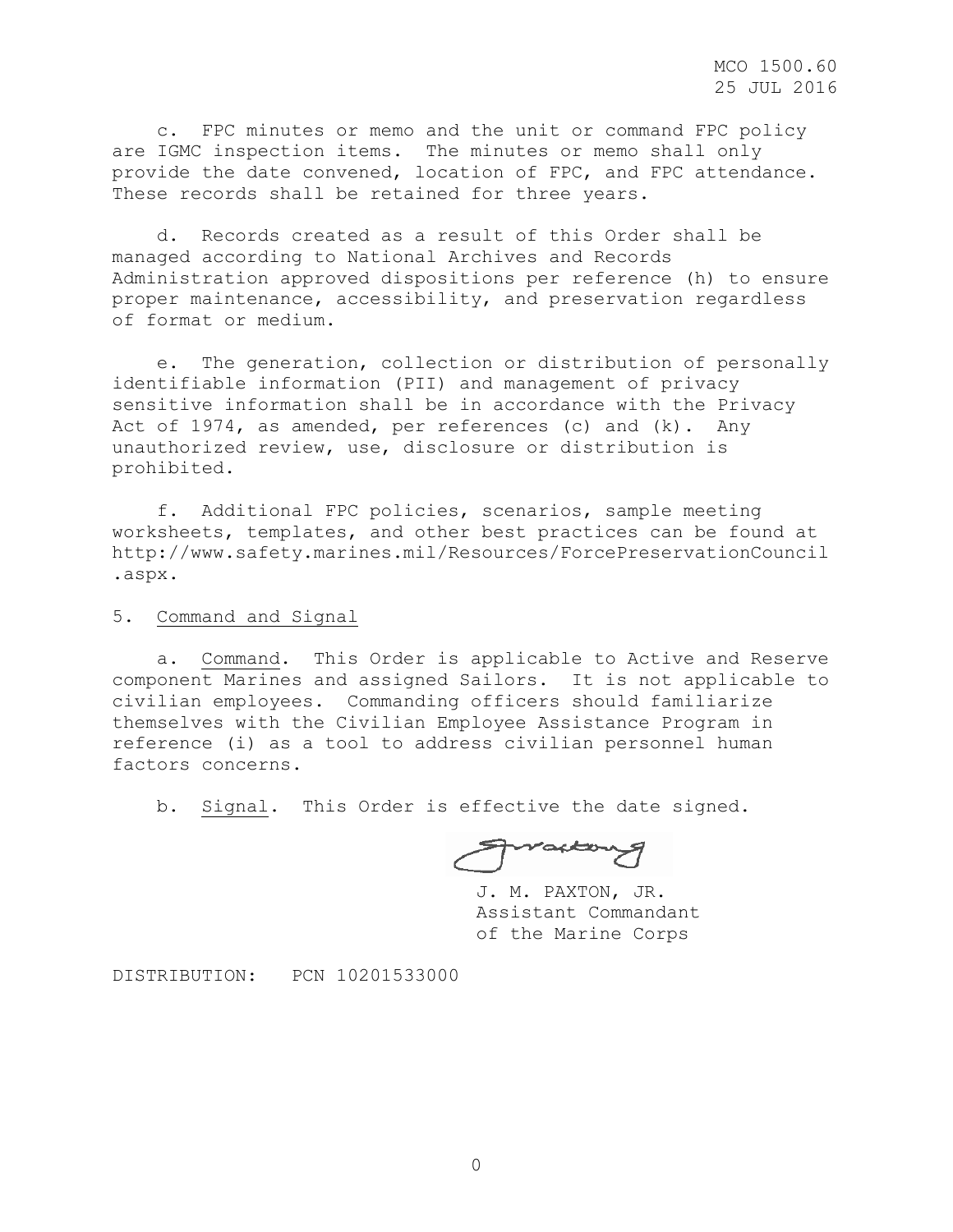



Figure 1-1.--Risk Assessment Mapping Process (RAMP).

1. RAMP is a cyclic process (Figure 1-1) to continuously assess and mitigate risk and/or stress. **RAMP does not replace engaged leadership**. RAMP simply correlates existing assessments already in place (Risk Assessment Codes/High-Med-Low/Colors) and is used by commanders. RAMP is an additional resource to assist the commander. This optional method can help the commander and the FPC by the following:

 a. Identify a problem and assess the impact on the individual and unit readiness.

 b. Make decisions to improve the well-being of the individual.

 c. Implement appropriate resources to reduce risk or stress at an acceptable level.

 d. Supervise the individual through peers, leadership and mentoring.

2. RAMP uses basic RM principles in reference (a) as the guiding process; it is the foundation that supports the mitigation plan for the commander.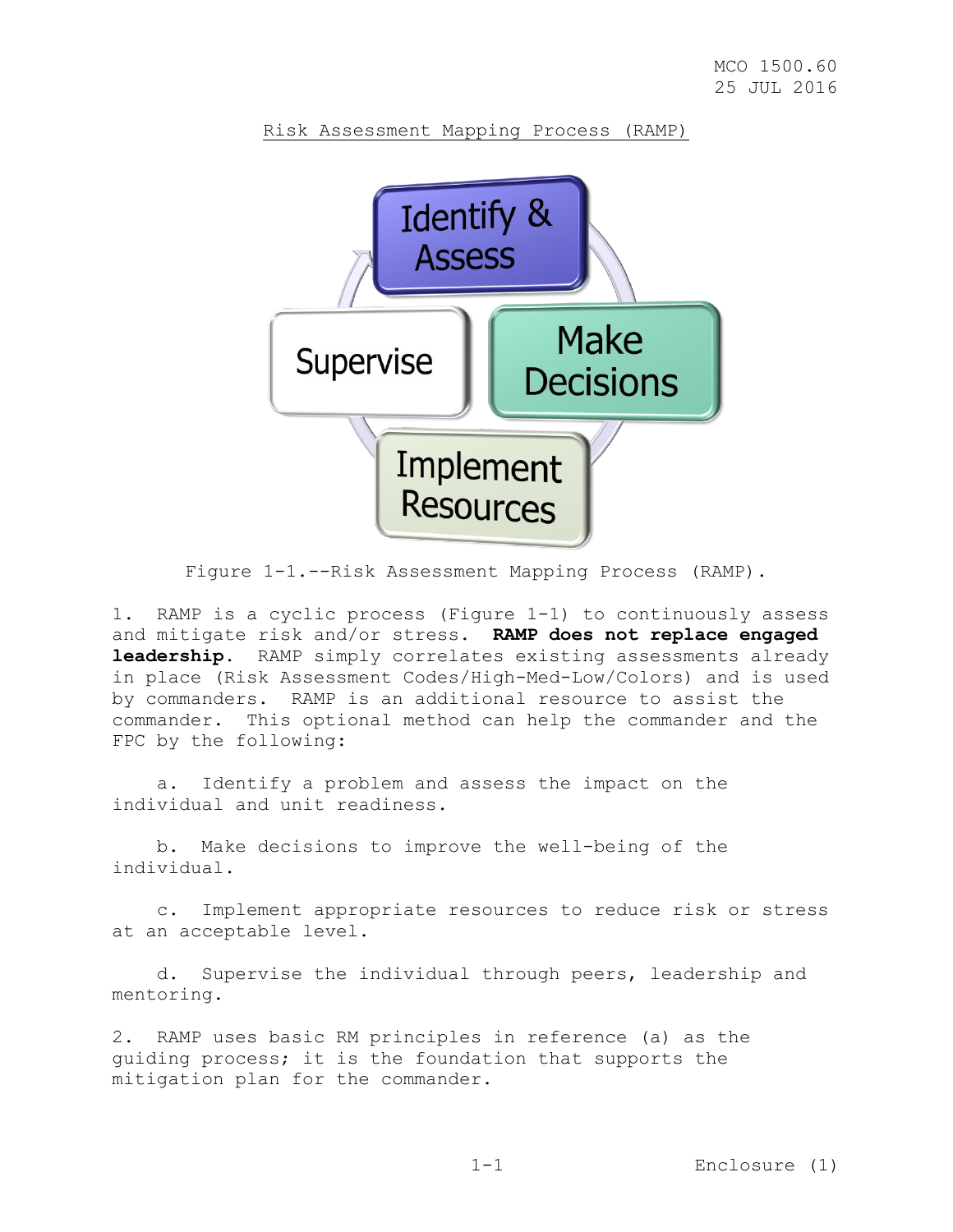3. RAMP "maps" or ties current matrices used by the Marine Corps to ensure uniformity/standardization and to provide appropriate trend analysis.

| <b>Identify</b><br><b>Assess</b>             |               | <b>Make Decisions</b><br><b>Implement Controls</b> |                       | <b>Supervise</b>               |                                 |  |
|----------------------------------------------|---------------|----------------------------------------------------|-----------------------|--------------------------------|---------------------------------|--|
| <b>Initial Assessment Correlation Matrix</b> |               | lCombat<br><b>Operational</b>                      | <b>Marine Total</b>   | <b>Final Assessment Matrix</b> |                                 |  |
| <b>Risks</b>                                 | <b>Levels</b> | <b>Colors</b>                                      | <b>Stress Control</b> | <b>Fitness Cords</b>           |                                 |  |
| <b>Critical</b>                              | <b>High</b>   | <b>Red</b>                                         | Ш                     | <b>Drained</b>                 | <b>Application of Resources</b> |  |
| <b>Serious</b>                               | <b>Medium</b> | Orange                                             | Injured               | <b>Depleted</b>                | (Controls) reduces level of     |  |
| Moderate                                     | Elevated      | Yellow                                             | Reacting              | Stressed                       | severity and probability        |  |
| Minor/Negligible                             | Low           | Green                                              | Ready                 | Fit                            |                                 |  |

Figure 1-2.--RAMP Matrix Procedures.

## 4. Identify/Assess (Initial Assessment) (Figure 1-2)

 a. Through the FPC, identify the risk and/or stress affecting the individual and the unit's readiness (Figure 1-2).

 (1) Identify the specific activity, life event, risk, or stress.

 (2) There are five sample risk/stress assessment matrices (described on the following page) that commonly affect Service members**.** Note**:** These matrices are not all inclusive. Commanders have the latitude to add, adjust or modify the matrices**.**

 b. Assess the risk and/or stress as an expression of potential harm/severity, described below.

 (1) Risks: Critical, Serious, Moderate, or Minor/Negligible.

(2) Levels: High, Medium, Elevated, or Low.

 (3) Colors: Red, Orange, Yellow, or Green**.** Note**:** For uniformity and standardization across the Marine Corps, the risks-levels-colors equate to each other and mean the same**.**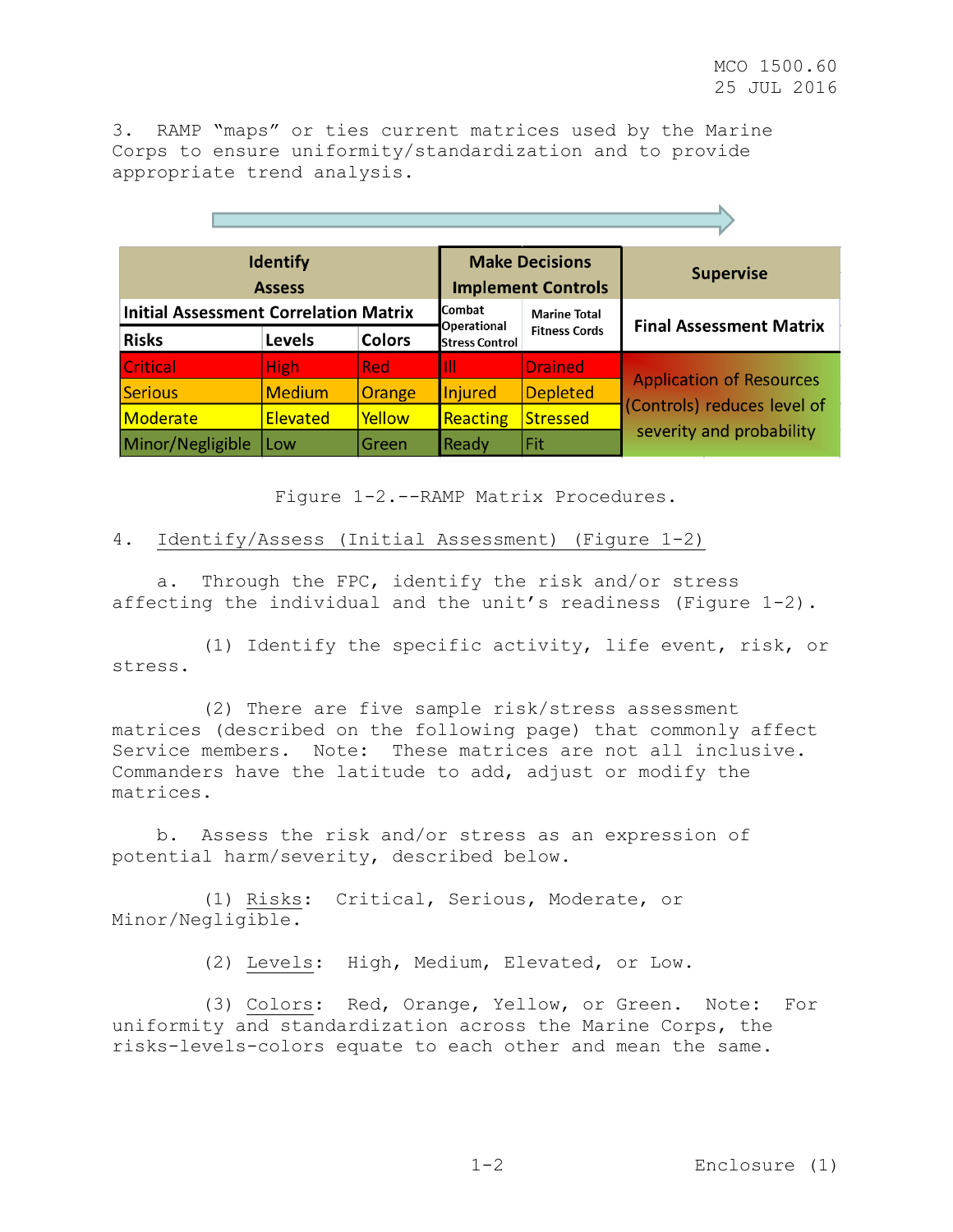# 5. Make Decisions/Implement Controls

 a. Through the FPC, make the appropriate decisions to improve both the well-being of the individual and the unit's readiness.

 b. Implement controls, resources, or measures such as medical, chaplain, counseling, legal, substance abuse control officer (SACO), financial assistance, family services, etc.

### 6. Supervise; Residual Risk/Stress (Final Assessment)

 a. After controls, resources, or measures are in place, identify and select appropriate risk-level-color assessment as an expression of reduced harm/severity.

|                                    |                       |                                               |                                                                                                                                        | <b>PROBABILITY</b>                 |                                            |                |   |  |
|------------------------------------|-----------------------|-----------------------------------------------|----------------------------------------------------------------------------------------------------------------------------------------|------------------------------------|--------------------------------------------|----------------|---|--|
|                                    |                       |                                               | <b>Likelihood of Occurence Over Time</b>                                                                                               |                                    |                                            |                |   |  |
| <b>Off-Duty Matrix</b>             |                       | А<br>Likely to impact<br>individual readiness | в<br>Probably impact<br>individual readiness                                                                                           | May impact individual<br>readiness | Unlikely to impact<br>individual readiness |                |   |  |
|                                    |                       |                                               | License suspended or revoke; No training or<br>use of PPE                                                                              |                                    |                                            | $\overline{2}$ | з |  |
| ERIT                               | <b>Stressors</b><br>య | Ш                                             | History of unsafe acts; History of traffic<br>violations and/or alcohol related offenses;<br>inadequate training or limited use of PPE |                                    | 2                                          | з              |   |  |
| $\geq$<br>ш<br>$\overline{\omega}$ | ctors<br>σ            | Ш                                             | Recently purchased a motorcycle as first time<br>owner; participates in high risk activities or<br>sports                              | 2                                  | 3                                          |                |   |  |
|                                    | L.                    | IV                                            | Fully trained, wears all PPE, and skilled for<br>off-duty activities                                                                   | з                                  |                                            |                |   |  |
| <b>Risk Assessment Codes</b>       |                       |                                               |                                                                                                                                        |                                    |                                            |                |   |  |

**1- Critical/High/Red 2-Serious/Medium/Orange 3- Moderate/Elevated/Yellow 4 & 5- Minor/Negligible/Low/Green 2-Serious/Medium/Orange Moderate/Elevated/Yellow & 5- Minor/Negligible/Low/Green**

|         |                                                                                                              | <b>PROBABILITY</b> |                                                                   |                                          |                                         |                                    |                                            |  |
|---------|--------------------------------------------------------------------------------------------------------------|--------------------|-------------------------------------------------------------------|------------------------------------------|-----------------------------------------|------------------------------------|--------------------------------------------|--|
|         | <b>Financial Matrix</b>                                                                                      |                    | <b>Likelihood of Occurence Over Time</b>                          |                                          |                                         |                                    |                                            |  |
|         |                                                                                                              |                    | А                                                                 | в                                        |                                         | D                                  |                                            |  |
|         |                                                                                                              |                    |                                                                   | Likely to impact<br>individual readiness | Probably impact<br>individual readiness | May impact individual<br>readiness | Unlikely to impact<br>individual readiness |  |
|         |                                                                                                              |                    |                                                                   |                                          |                                         |                                    |                                            |  |
|         | SO <sub>I</sub> S                                                                                            |                    | Bankruptcy; foreclosure; collection agency                        |                                          |                                         | $\overline{2}$                     | 3                                          |  |
| SEVERIT | <b>Stress</b><br>ంర                                                                                          | Ш                  | Past due on bills; late on payments                               |                                          | 2                                       | 3                                  |                                            |  |
|         | actors                                                                                                       | Ш                  | High debt load; manages to pay bills and<br>saves or invest money | 2                                        | 3                                       | д                                  |                                            |  |
|         | Ħ.                                                                                                           | IV                 | No debts; pays bills on time; saves or invest<br>money            |                                          |                                         |                                    | 5                                          |  |
|         | <b>Stress Assessment Codes</b>                                                                               |                    |                                                                   |                                          |                                         |                                    |                                            |  |
|         | 1- Critical/High/Red<br>2-Serious/Medium/Orange 3- Moderate/Elevated/Yellow 4& 5- Minor/Negligible/Low/Green |                    |                                                                   |                                          |                                         |                                    |                                            |  |

Figure 1-3.--Sample Assessment Matrices.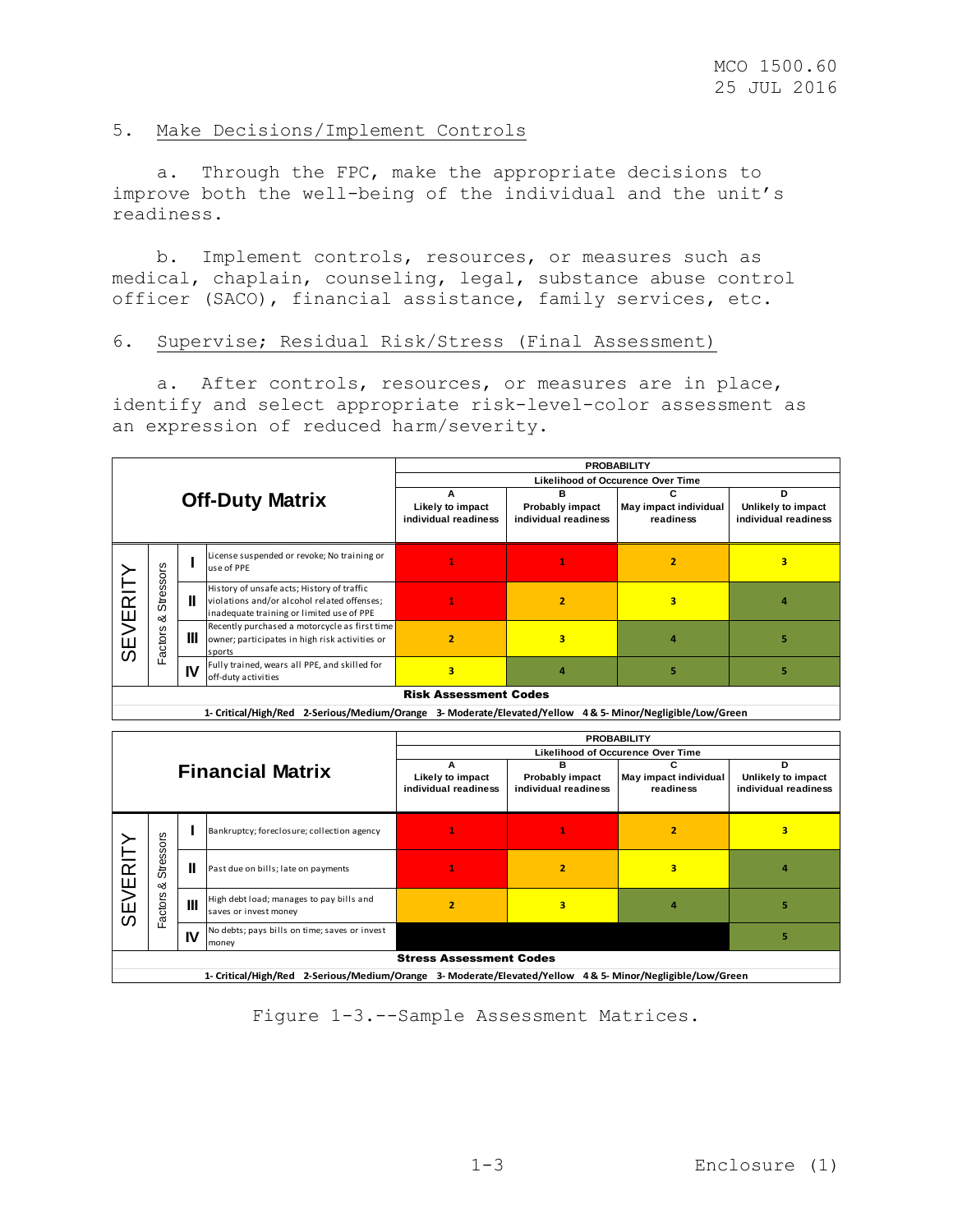|                             |                                |                |                                                                        | <b>PROBABILITY</b>                       |                                              |                                    |                                            |  |  |
|-----------------------------|--------------------------------|----------------|------------------------------------------------------------------------|------------------------------------------|----------------------------------------------|------------------------------------|--------------------------------------------|--|--|
|                             |                                |                |                                                                        |                                          | <b>Likelihood of Occurence Over Time</b>     |                                    |                                            |  |  |
| <b>Relationships Matrix</b> |                                |                |                                                                        | Likely to impact<br>individual readiness | в<br>Probably impact<br>individual readiness | May impact individual<br>readiness | Unlikely to impact<br>individual readiness |  |  |
|                             | <b>SJO</b><br>ø                |                | Violence or abuse                                                      |                                          |                                              |                                    |                                            |  |  |
| SEVERIT                     | s<br>Stre                      | $\mathbf{I}$   | Recent divorce, separation or severely<br>strained relationship        |                                          |                                              | 3                                  |                                            |  |  |
|                             | య<br>ctors                     | $\mathbf{III}$ | Recent breakup or family/social<br>discord/seeking counseling services |                                          | 3                                            |                                    |                                            |  |  |
|                             | σ                              | IV             | Healthy family/social relationship                                     |                                          |                                              |                                    |                                            |  |  |
|                             | <b>Stress Assessment Codes</b> |                |                                                                        |                                          |                                              |                                    |                                            |  |  |

**1- Critical/High/Red 2-Serious/Medium/Orange 3- Moderate/Elevated/Yellow 4 & 5- Minor/Negligible/Low/Green**

| <b>Medical/Behavioral Health</b><br><b>Matrix</b> |                                | <b>PROBABILITY</b>                            |                                                                                    |                                         |                                                 |                                                              |   |  |
|---------------------------------------------------|--------------------------------|-----------------------------------------------|------------------------------------------------------------------------------------|-----------------------------------------|-------------------------------------------------|--------------------------------------------------------------|---|--|
|                                                   |                                | <b>Likelihood of Occurence Over Time</b>      |                                                                                    |                                         |                                                 |                                                              |   |  |
|                                                   |                                | А<br>Likely to impact<br>individual readiness | в<br><b>Probably impact</b><br>individual readiness                                | С<br>May impact individual<br>readiness | D<br>Unlikely to impact<br>individual readiness |                                                              |   |  |
|                                                   | SSOIS                          |                                               | Physical Evaluation Board; Separations;<br>Substance abuse (Drugs/Alcohol)         |                                         |                                                 | $\overline{2}$                                               | 3 |  |
| $\frac{1}{2}$                                     | Strei                          | $\mathbf{I}$                                  | Receiving in/out patient treatments; Taking<br>multiple medications (Psychotropic) |                                         | 2                                               | 3                                                            |   |  |
| Ш<br><b>NES</b>                                   | య<br>actors                    | Ш                                             | Light or Limited Duty                                                              |                                         | 3                                               |                                                              |   |  |
|                                                   |                                | IV                                            | Healthy or fit for duty                                                            |                                         |                                                 |                                                              |   |  |
|                                                   | <b>Stress Assessment Codes</b> |                                               |                                                                                    |                                         |                                                 |                                                              |   |  |
|                                                   |                                |                                               | 1- Critical/High/Red<br>2-Serious/Medium/Orange                                    |                                         |                                                 | 3- Moderate/Elevated/Yellow 4& 5- Minor/Negligible/Low/Green |   |  |

|         |                                                                                                              | <b>PROBABILITY</b> |                                                                                                                                         |                                               |                                              |                                         |                                                 |  |
|---------|--------------------------------------------------------------------------------------------------------------|--------------------|-----------------------------------------------------------------------------------------------------------------------------------------|-----------------------------------------------|----------------------------------------------|-----------------------------------------|-------------------------------------------------|--|
|         |                                                                                                              |                    |                                                                                                                                         | <b>Likelihood of Occurence Over Time</b>      |                                              |                                         |                                                 |  |
|         | <b>Performance Matrix</b>                                                                                    |                    |                                                                                                                                         | А<br>Likely to impact<br>individual readiness | в<br>Probably impact<br>individual readiness | с<br>May impact individual<br>readiness | D<br>Unlikely to impact<br>individual readiness |  |
|         |                                                                                                              |                    | History of willful TTP/SOP violations; Pending<br>Court martial or administrative separation                                            |                                               |                                              | 2                                       | 3                                               |  |
|         | <b>Stressors</b><br>∞ర                                                                                       | Ш                  | Inadequate skill or training; History of<br>complacency or taking shortcuts; NJP;<br>Competency Review Board; Adverse fitness<br>report |                                               | 2                                            | 3                                       |                                                 |  |
| SEVERIT | actors<br>L.                                                                                                 | Ш                  | Training failure (Training & Readiness,<br>PFT, CFT, Rifle Range); Counseling; Derogatory<br>Page 11 entry; Assigned to BCP             | 2                                             | 3                                            |                                         |                                                 |  |
|         |                                                                                                              | IV                 | On track for career progression                                                                                                         |                                               |                                              |                                         |                                                 |  |
|         | <b>Stress Assessment Codes</b>                                                                               |                    |                                                                                                                                         |                                               |                                              |                                         |                                                 |  |
|         | 1- Critical/High/Red 2-Serious/Medium/Orange<br>3- Moderate/Elevated/Yellow 4& 5- Minor/Negligible/Low/Green |                    |                                                                                                                                         |                                               |                                              |                                         |                                                 |  |

Figure 1-3.--Sample Assessment Matrices (Cont'd).

 b. The assessment codes, levels, or colors (Figure 1-3) are an expression of risk that combines the elements of severity (factors and stressors) and probability (likelihood of impacting individual/unit readiness over time). The assessment is a level of risk/stress for each problem expressed as a single Arabic number as portrayed in the above assessment matrices.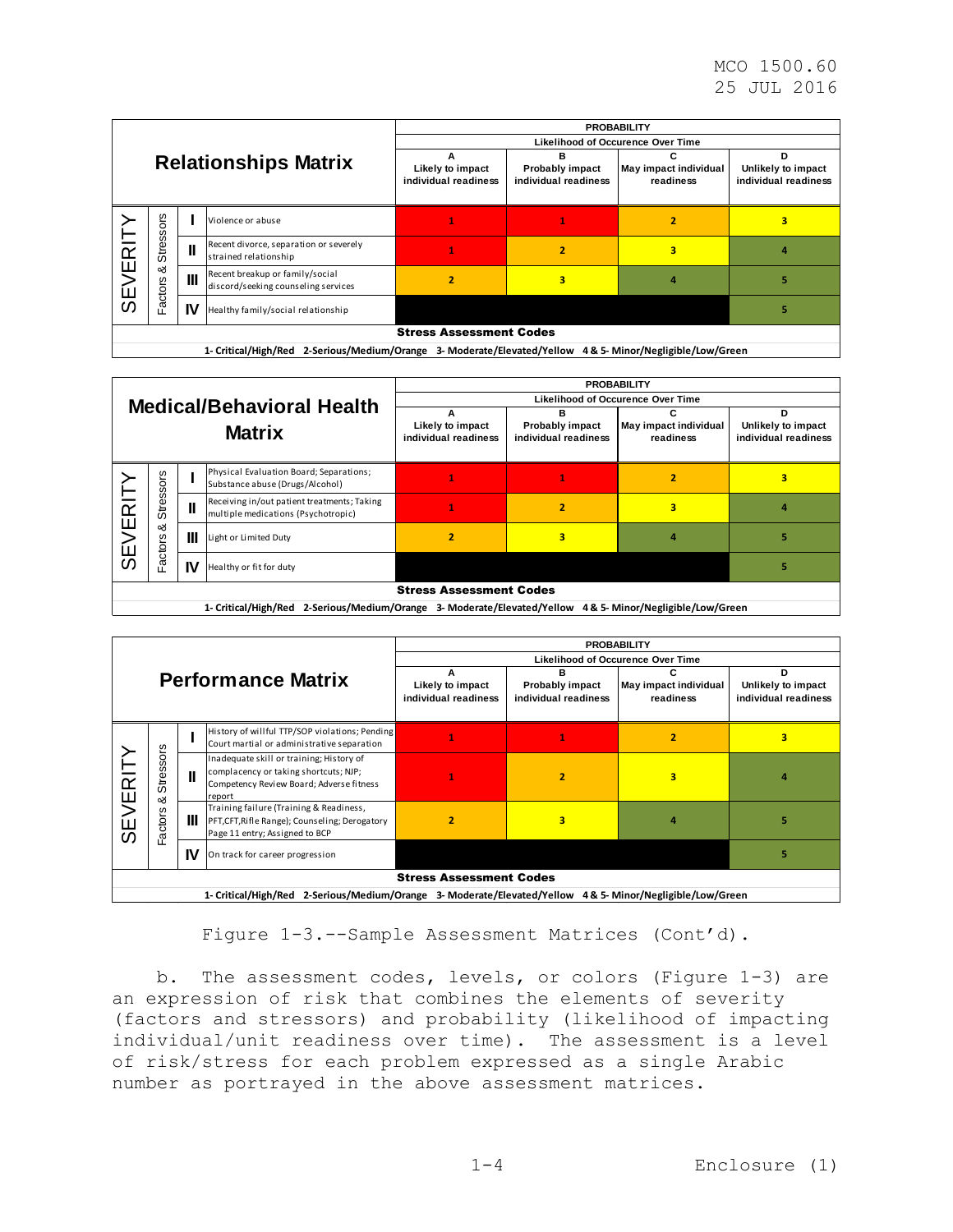7. Example #1**.** Marine separates from spouse (no children) and is on limited duty for back problems. The Marine is expected to be deployed in six months.

 a. Initial Stress Assessment. Based on probability and severity of the stressors**:**

 (1) Relationship Matrix**;** Severity row is II (Recent divorce, separation or severely strained relationship). Probability column is B (Probably impact individual readiness).

 (a) Severity II and Probability B equates to stress assessment of "2" [Serious, Medium or Orange].

 b. Medical/Behavioral Health Matrix. Severity row is III (Light or Limited Duty). Probability column is C (May impact individual readiness).

 (1) Severity III and Probability C equates to stress assessment of "4" [Minor, Low or Green].

 (2) The lowest score will determine Marine's initial stress assessment, which is "2."

 c. FPC determines appropriate mitigation plans (e.g., family counseling and monthly follow-up evaluations with the physician who signed the limited duty board).

 d. Once mitigation plans are in place, re-assess risk/stress based on severity and probability as executed from initial stress assessment procedure.

 e. Final Stress Assessment. Final stress assessment is determined to be a "4."

8. Example #2. A Service member just bought a sports bike and is new to riding motorcycles. The member requires motorcycle training. Previously, the member had a speeding ticket (unknown to the command) for speeding in a privately owned vehicle. The member, a social drinker on the weekends, occasionally binges on alcohol.

 a. Initial Risk Assessment. Based on probability and severity of the stressors:

 (1) Severity II**,** Probability A equates to risk assessment "1" [Off-duty Matrix].